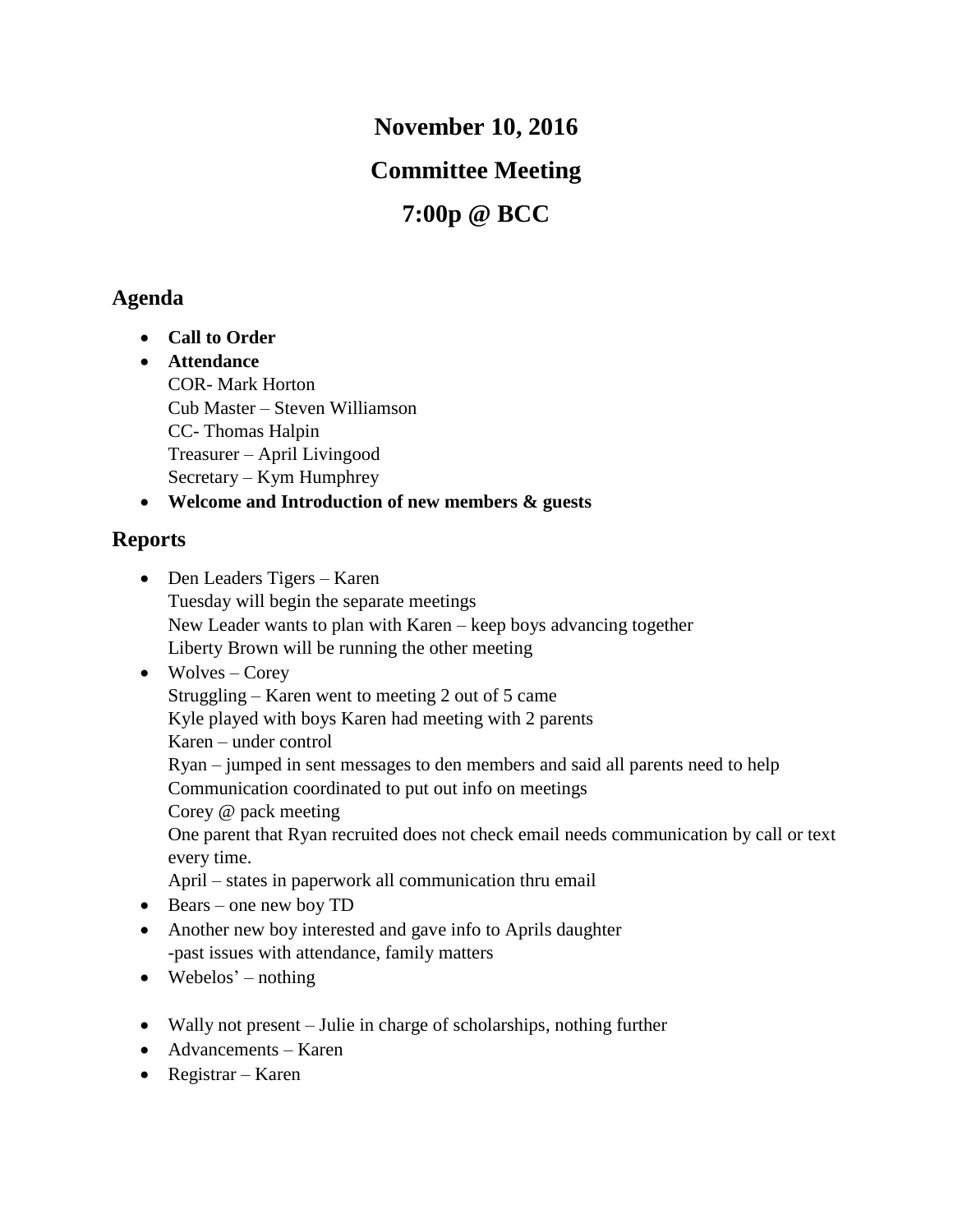- Pastor Paul Mark Tuesdays Tigers 3.1 can have "his place" Still no for Alicia to meet Wednesdays Chris – Biopsy Friday for mass above heart
- $\bullet$  Cub Master Steve No news
- Treasurer April passed around last month budget, not in the red (new to quicken) Moved money to ISA's finally understood Linda cancelled all access to online banking. April will work with Linda to resolve Checking account – finalizing signatures still Karen asked about debit cards – Marks not active. Karen can't get debit until all signatures verified. Costco – table not bought yet
- Scholarship Wally  $n/a$
- Family wants refund  $(TK)$  now no response from them Questionable – Book Patches Insurance Regular fee down to minimum – wait for family to call
- Meeting room
- Webelo's Summer Camp First deposit by December - Steven hasn't seen anything Thom & Alicia?
- Early registration Boy Scouts only \$149.00 from \$199.00
- $\bullet$  K M or ? no preference
- Popcorn money due November 20, 2016 from 4-7pm Need 3 people – Donna out of town Thom will take place – can't take money if not correct; can take product back Steve – take money from 4-6pm at 6pm start calls and get outstanding money on the way Karen & April downstairs counting – Steve & Thom upstairs and running money down Plan for dinner – don't send anyone downstairs Name & phone number on every envelope a must !!

### **Old News**

• Nov/Dec Pack Meeting

Key to Scouting – Scout Spirit (key for necklace for kids) quick Advancements & Announcements After flag ceremony, open gifts Gift exchange April – gift  $$5.00$  cap Number gifts with 2part tag – draw number brown bag wrapping no markings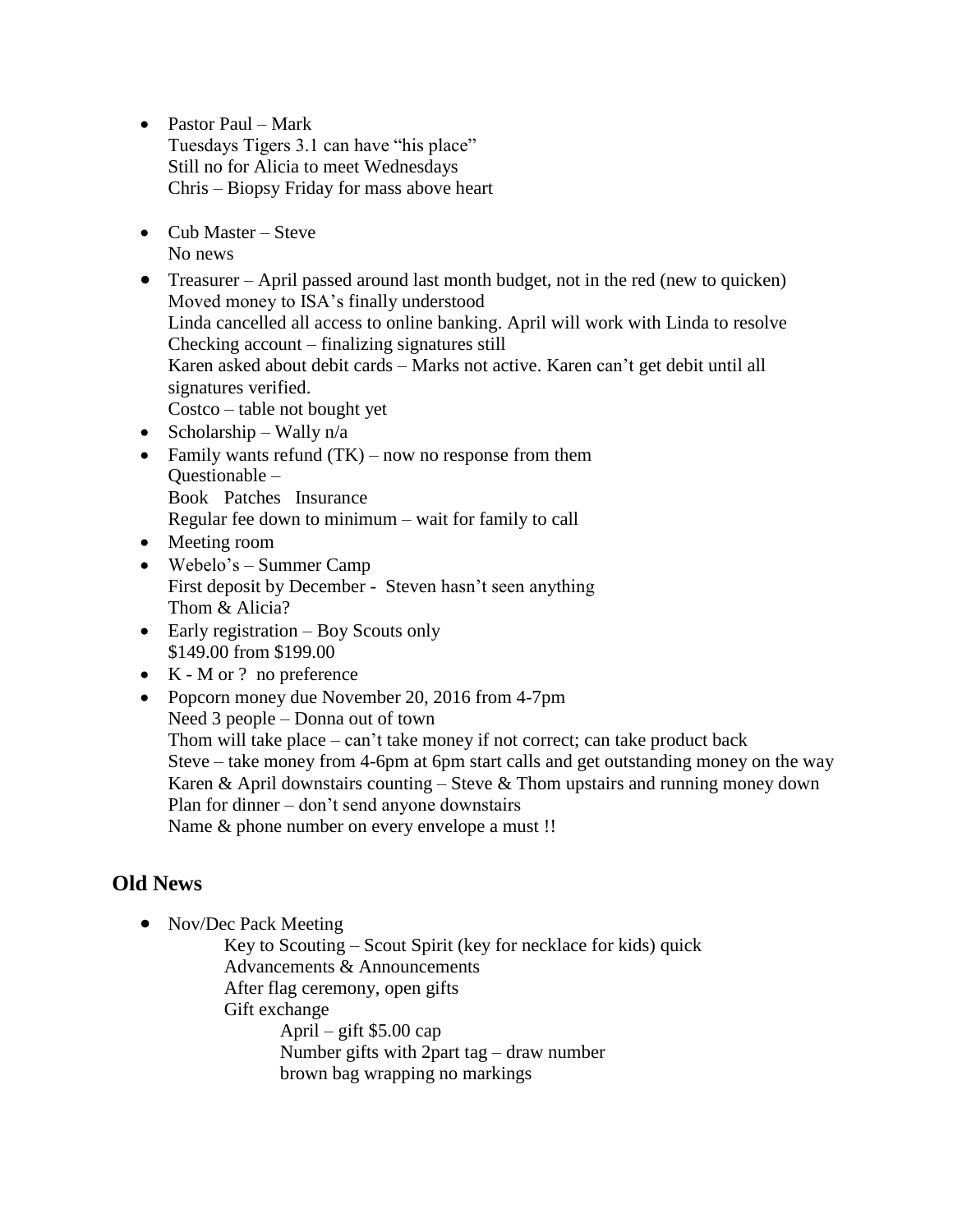Committee meetings open to all leadership but no attendance Steve will have activity Holiday cards Boxes of crafts to decorate with in shed

Pinewood Derby (January 21<sup>st</sup>) Troop camporee January 27-29

Klondike pack meeting – Donna handling ? info? Karen sent email to help with winter activity Popcorn party December 17 – need communication from Donna ASAP

• Winter activity December 10, 2016 POSTPONE Webelos – have specific number of activities to do as a pack

Change date to January – may have snow Karen – set plan, last year didn't get rescheduled November is over and packed No pack meeting in December Winter activity postponed Karen motioned Steve 2nd Amend Postpone until January 14, 2016 All in favor – passed

Karen told Mike O

Popcorn party 28K over 17K to council Expected 16K – came in at 10K over projected \$1500.00 bonus \$2000.00 moved in September

April – spend money no carry over

#### **Ideas for scouts-**

Raptor Rescue presentation \$125.00 Bears went to Raptor show in Bridger

> Quiet/calm Karen-patches for the scouts 6-week process

T-shirts – activity/bonus gift everyone gets one/everyone participate \$75.00 set up silk screen fee \$7-8.00 per t-shirt

Karen activity – popcorn, pizza, movie Table it

Crossover in February 2017 Karen – blue & gold April – potluck